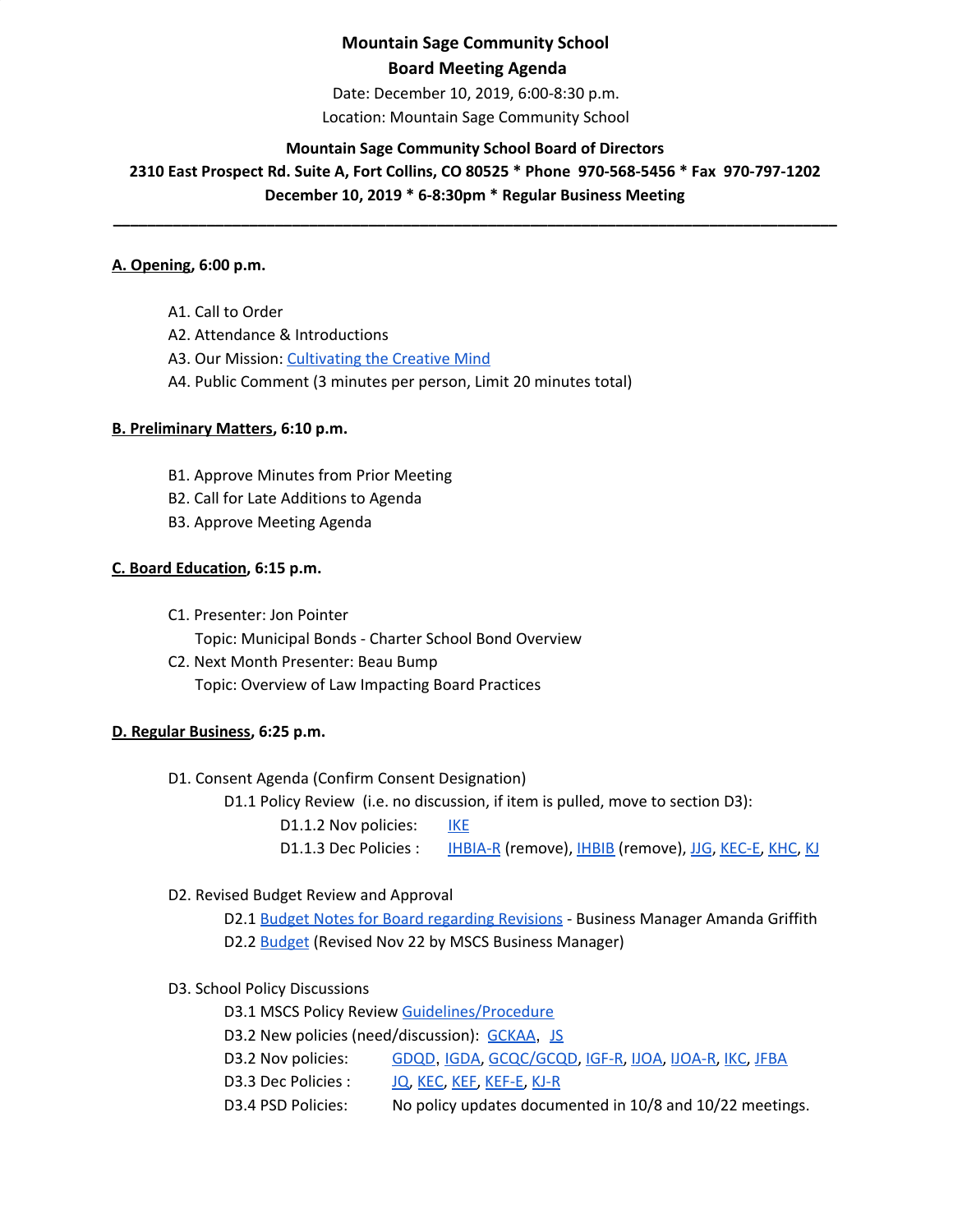## **Mountain Sage Community School Board Meeting Agenda**

Date: December 10, 2019, 6:00-8:30 p.m. Location: Mountain Sage Community School

#### D4. Review [Strategic](https://drive.google.com/file/d/1bIEAL8S8NnDx9PPJRR79h1dLsXFMCh-t/view?usp=sharing) Plan

#### D5. School Director's Report

D5.1 2020-2021 Draft MSCS Calendar

D5.2 Draft PSD calendars for [upcoming](https://www.psdschools.org/your-district/calendars) years

D5.3 [Homeschool](https://docs.google.com/document/d/1FmEtezboub8xX6vTa35FbMPQVMIJuRftAt-qZx88pGw/edit) Enrichment Expansion, Draft doc

D5.4 [Enrollment](https://www.mountainsage.org/) Events

D5.5 Three Stream of Support- draft document

D5.6 AED at MSCS, PSD Info to [consider](https://www.psdschools.org/schools/safety-and-emergencies/automated-external-defibrillator-program)

### D6. Committee Updates

D6.1 Finance Committee Update ([Report](https://docs.google.com/document/d/1rsYNiz4YsHz33Y4erLSWEfQG8HnuehCHOF_Syxgn7fg/edit?usp=sharing))

D6.2 Facilities Committee Update [\(Report](https://docs.google.com/document/d/1HsP0qYbHq5NOI-_mlFAZw-ao4R9jG6ocL7aAyHc23-4/edit?usp=sharing))

D6.3 Fund Development Committee Update

D6.4 School Accountability Committee Update

D6.5 Board Logistics Committee Update ([Report](https://docs.google.com/document/d/1U_VOvUp0nCl3Q5Hj5xmINUQfU_ahzeJFHhADQETB5oM))

#### D7. Items of the Month (from Board [calendar](https://docs.google.com/document/d/12S6s-qevYMsnj8Cr2yw6uMO7S7hL3gz2oKvXZk5ZndQ/edit?usp=sharing))

D7.1 - [Nov] - Director mid-yr check-in w/ Board - President/Director - scheduled.

D7.2 - [Nov] - Approve calendar for upcoming Calendar year - Secretary/Director

D7.3 - [Dec] - Thank you cards to faculty and staff - Board

D7.4 - [Dec] - Discuss format and assign tasks for February Town Hall - Board

- D7.5 [Dec] Parent and Faculty Survey (review/update) [*changes*] President
- D7.6 [Jan] Agenda item to approve location for posting meeting info Secretary
- D7.7 [Jan] Director Evaluation Committee formed review process and survey Pres.
- D7.8 [Jan] Prepare for February Town Hall Board

D7.9 - [Jan] - Send Parent and Faculty Survey to School Director who distributes - Logist.

#### D8. Scheduling Matters

D9. Miscellaneous

D9.1 - Alumni Night Recap

#### **E. Closing, 8:20 p.m.**

- E1. List Assigned Action Items
- E2. Review [Upcoming](https://www.mountainsage.org/calendar.html) School Calendar Events, Board Member Attendance
- E3. Call for Final Comments
- E4. Move to Adjourn
- E5. Closing Verse: